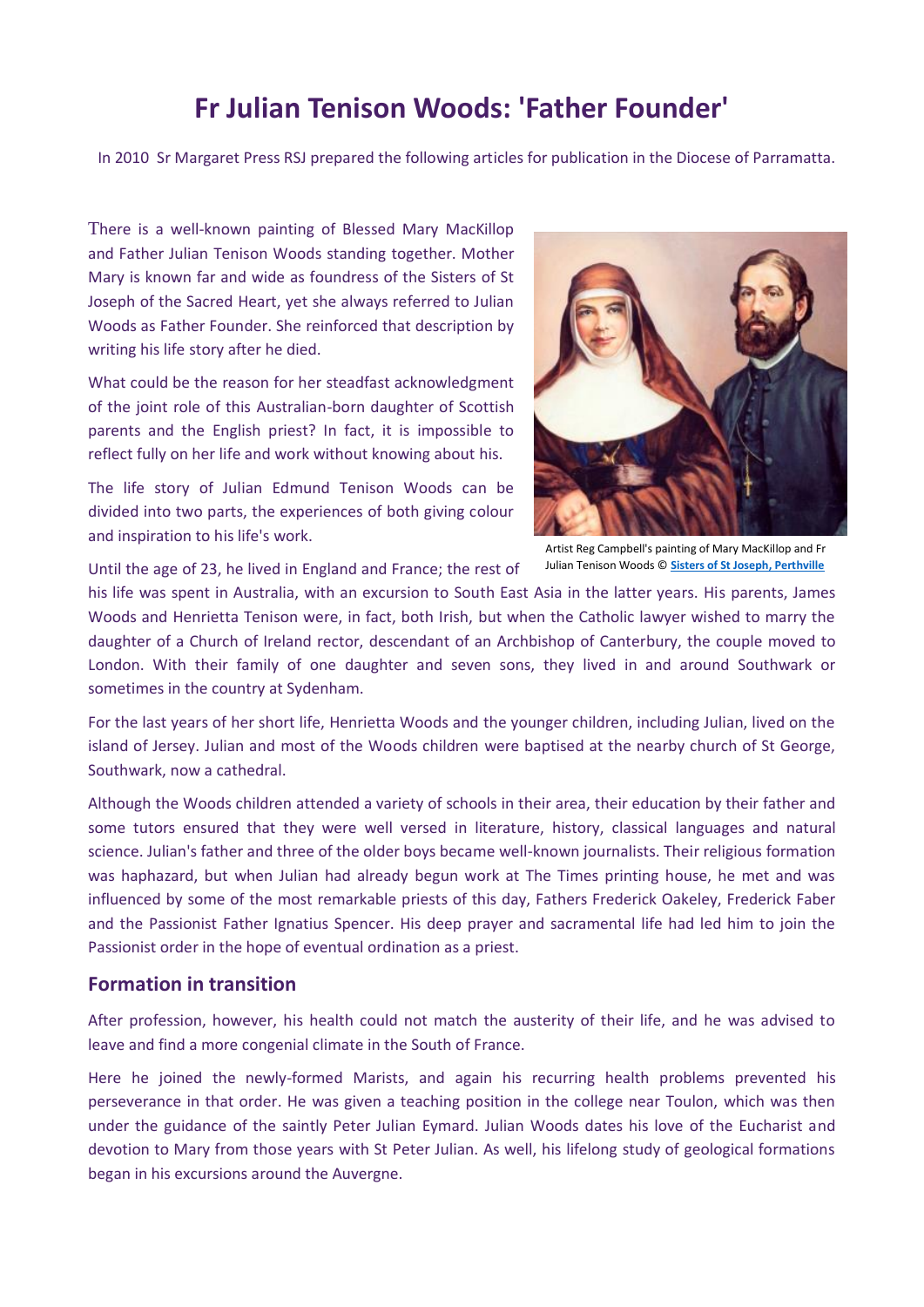He returned to London in 1853 and, after some study of laboratory scientific procedure with his brother John, and attending art school, he was introduced to Bishop Robert Willson of Hobart. The Bishop invited him to accompany his party to Tasmania to continue his studies towards ordination and teach in a seminary, which the Bishop hoped to begin there.

And so the first eventful part of Julian Woods' formation was now in transition, on a long sea voyage during which he studied his theology and spirituality books under the guidance of Bishop Willson. However, his hopes for this Tasmania experience were never fulfilled.

After riding through the island in order to act as chaplain to the many convict settlements, and learning that his role was then to be a teacher in a school for sons of settlers, Julian informed the bishop that he wished to return to England.

He never did seem to manage his relationship with bishops after this experience!

Two of his brothers, Edward and James, had married and, with their families, were living on the mainland by this time. Edward was working as a journalist in Melbourne, and James in Adelaide was employed by the Central Roads Board. Julian decided to visit both brothers before leaving Australia, and so arrived in Adelaide in late 1855.

To support himself he took work on The Adelaide Times newspaper and contemplated the possibility of following his brothers' advice to marry and settle down.

At this point he came under the notice of Bishop Francis Murphy, who suggested that he place himself under the guidance of the Jesuit Fathers who had recently been established at Sevenhill and complete his studies in preparation for priestly ordination.

And so the patchwork of study, which began with the Passionists in England, continued with the Marist Fathers in France and on the long voyage to Australia finished with the Jesuits in South Australia. In January 1857 he was ordained priest by Bishop Murphy at St Patrick's Church in Adelaide and began this new phase of his life.

### **'Ten Years in the Bush'**

After three months, Bishop Murphy informed Julian that he was to travel to the southeast of the state and become the first pastor of Penola parish, which covered a huge area, becoming lively as a passage-way to the Victorian goldfields. The bishop suggested that he take his young brother Terry, who had come to join his brothers in South Australia. So began the period which Julian always referred to as his 'Ten Years in the Bush', in a lecture which he delivered many times in later years. In that memoir he told of those years' experiences, living with the warm-hearted people of the southeast, in a small cottage in Penola.

From there, he spent weeks at a time riding around the district, from Robe to Bordertown, around the Coonawarra district and into Victoria, from Portland in the south to Edenhope in the north, so as to celebrate Mass and the sacraments for the Catholics there. It was in Portland that he first met two families which were to be important in his future life, the family of John Finn and their neighbours, the MacKillops. He instructed Mrs Finn and received her into the Catholic Church, her sponsor being the youthful Mary MacKillop from next door.

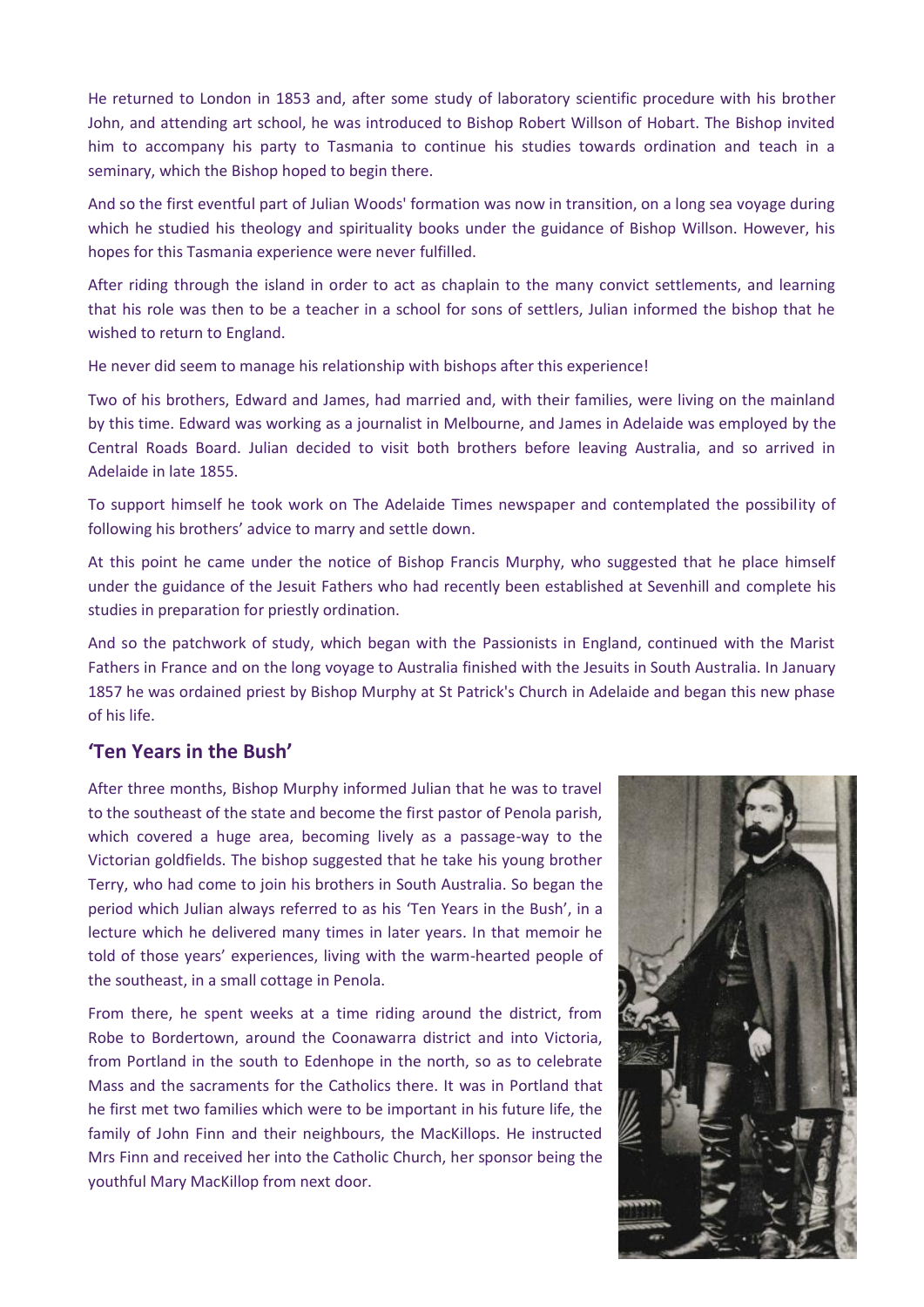## **The Penola Years and beyond**

The Penola years were busy times, years which Julian filled to overflowing in his usual way. Churches were to be built and placed under the patronage of St Joseph at Penola, St Teresa in Mount Gambier and Our Lady Star of the Sea at Robe.

A parish school was conducted by two sisters, the Misses Johnson. As he rode around his parish, no time was wasted. His horse must have been both knowledgeable and trusted, as his rider continued to read one of his many books from those on science, spirituality, literature which he regularly ordered from booksellers in Melbourne. He visited every station and small settlement, joining the family at meals and often providing piano accompaniment for evening enjoyment of song and dance.

Since the heat of the day often made travel difficult, he made time to widen his knowledge of the natural characteristics of the region, to make notes and later write articles for scientific journals, some significant in subsequent development, such as that reporting on the Coonawarra terrarossa, 'suitable for viticulture' or his description of the Naracoorte caves. He corresponded with eminent scientists in order to understand the nature of the region, and to provide material for the articles and books already coming from his desk. These most frequently dealt with geological topics.

About the middle of his term in Penola, Mary MacKillop, his young friend from Portland, came to Old Penola Station, owned by her uncle Alexander Cameron, to act as governess to his daughters. She had already begun her long task of supporting her mother and younger siblings, but had dreams of giving her life to a religious order devoted to the care of poor children. When Julian Woods visited the Camerons, the two shared many a conversation and became firm and trusted friends. They spoke of their hopes of setting up a school in Penola which would serve all the Catholic children, not only those who could afford to pay for tuition. Mary had already returned to Portland and was teaching in the school there when the Misses Johnson had announced that they were both to be married soon and asked Father Woods to find someone to take over their classes.

Some frantic planning and action followed with Annie MacKillop setting up school in the Penola church with twelve pupils, then Mary and their sister Lexie joining her in renting a small cottage, barely big enough to house them, let alone their pupils. So their brother John came to convert the stable into a classroom. Once the Penola people realised the quality of the girls' teaching, the future of the school was assured, and the next step for Julian and Mary was to form a simple community. This was not yet possible, although Mary adopted a simple black dress and bonnet.

### **The simple beginnings of Mary and Julian's venture**

In the midst of building and equipping the stable-school, Julian learned that he was to be moved back to Adelaide as the new bishop's secretary. He wrote some simple directives for Mary and Blanche Amsinck who had come to join them, and when Bishop Sheil visited Penola before Julian's final departure, he blessed them, addressing Mary as 'Sister Mary', signalling the simple beginnings of their venture.

The bishop gave to his secretary the duty of organising parish schools, and after observing those already in existence and conditions in Adelaide, Julian could see the difficulties ahead.